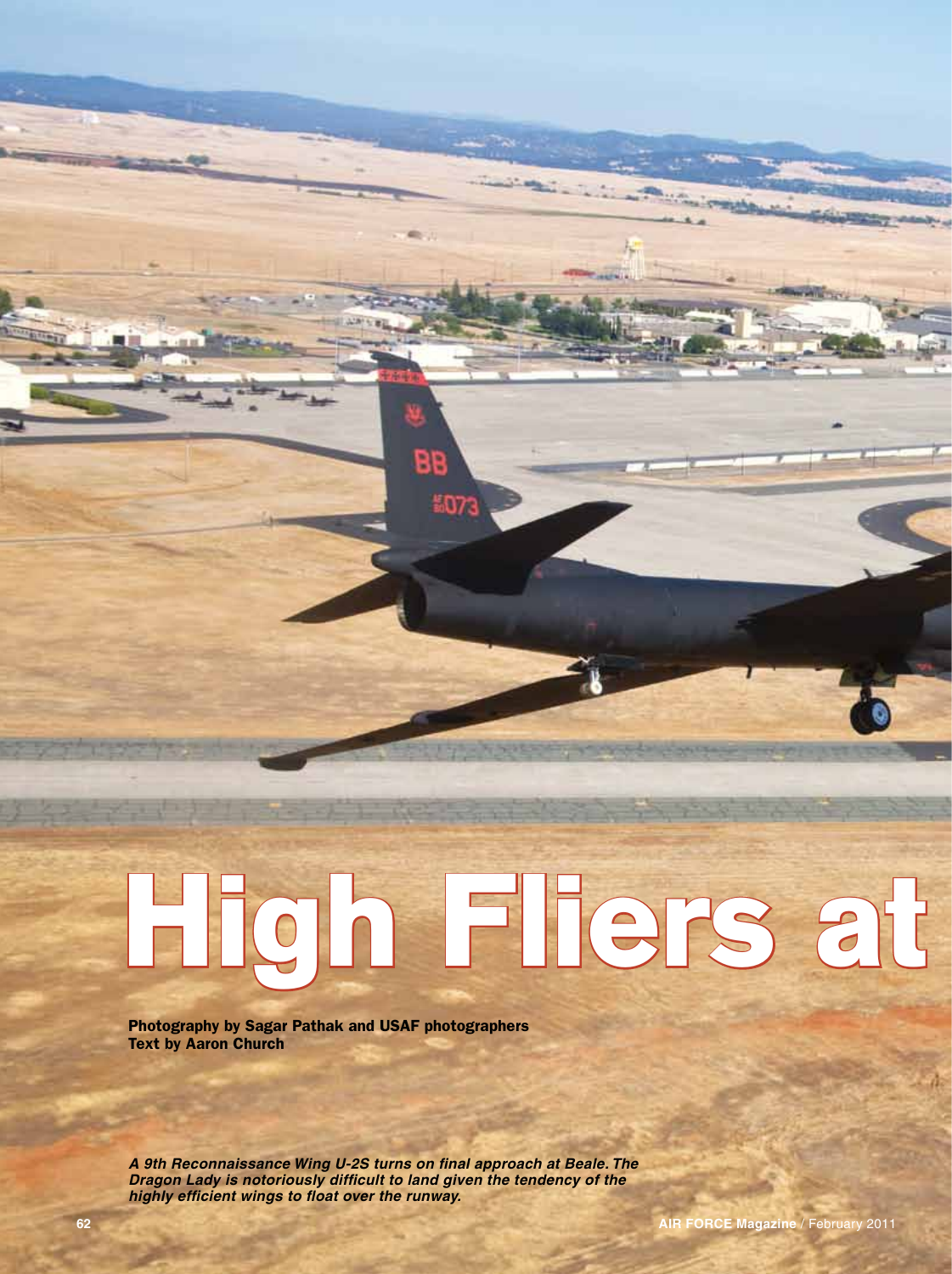## **USAF's U-2 and Global Hawk reconnaissance aircraft require unique skills at Beale Air Force Base.**

**UVERTARY COM** 



**HELL** 

**AIR FORCE Magazine / February 2011 63 63**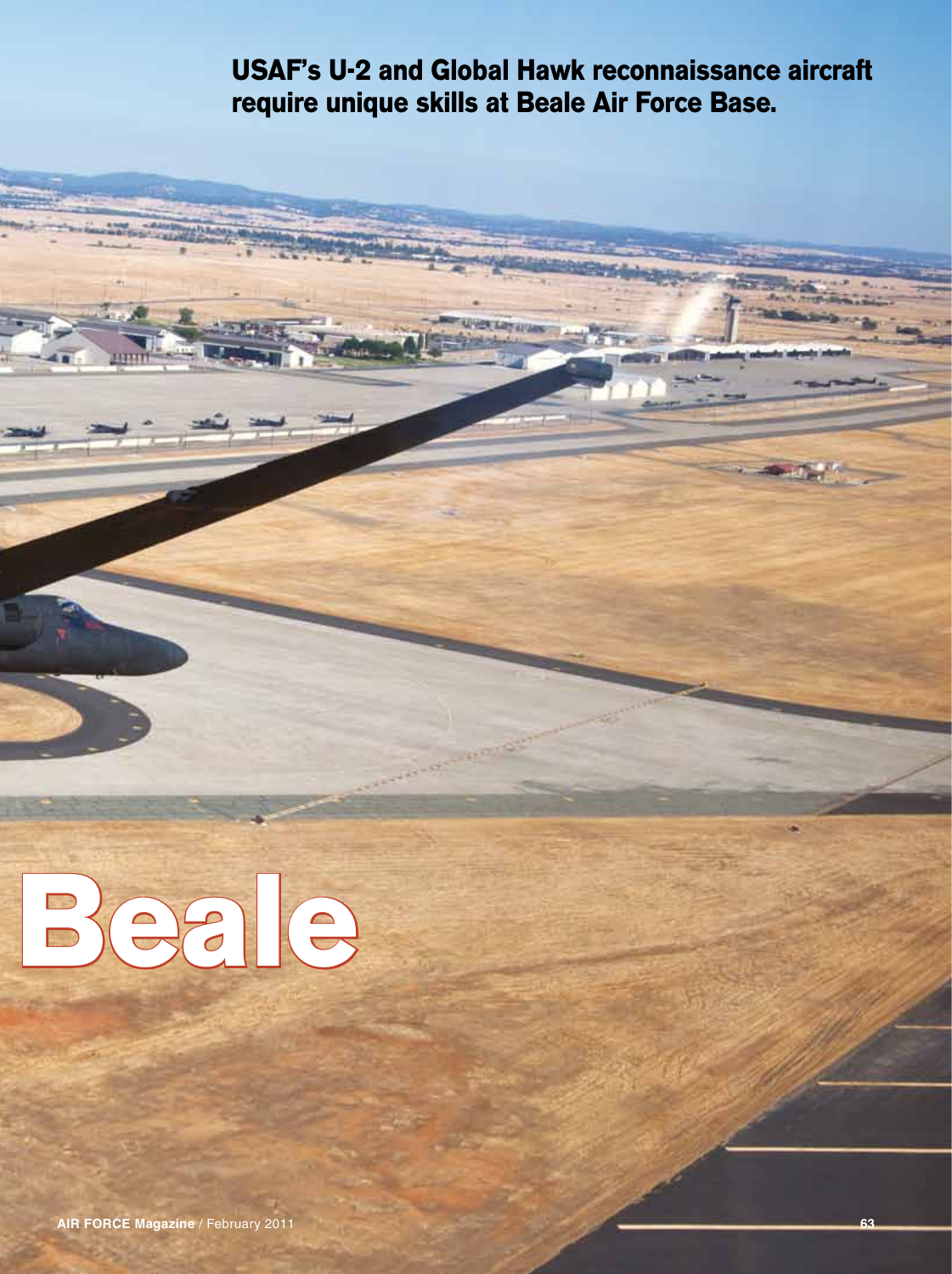*Operating the cutting-edge RQ-4 Global Hawk alongside the still potent U-2 Dragon Lady, the 9th Reconnaissance Wing at Beale AFB, Calif., forms the nexus of US Air Force airborne strategic reconnaissance. With manned or unmanned aircraft, Beale has long been home to USAF's eyes in the sky. True to the motto on the U-2 patch, "In God We Trust—All Others We Monitor," it ably carries this role into the future. At the request of the 9th RW, some airmen in these pictures are not identified.*

*|1| Global Hawks, such as this one, are tasked with high-altitude, long endurance, wide-spectrum intelligence gathering, complementing manned and space reconnaissance systems. |2| Crew Chief SSgt. Justin Weeks, 9th Maintenance Squadron, readies a U-2.* 





*|3| U-2 pilot Lt. Col. Jon Huggins is helped into a custom-fitted pressure suit designed to combat the physical effects of sustained flight at extreme altitudes where the U-2 routinely operates. |4| The U-2 executes a left turn over Lake Oroville, just north of Beale.*

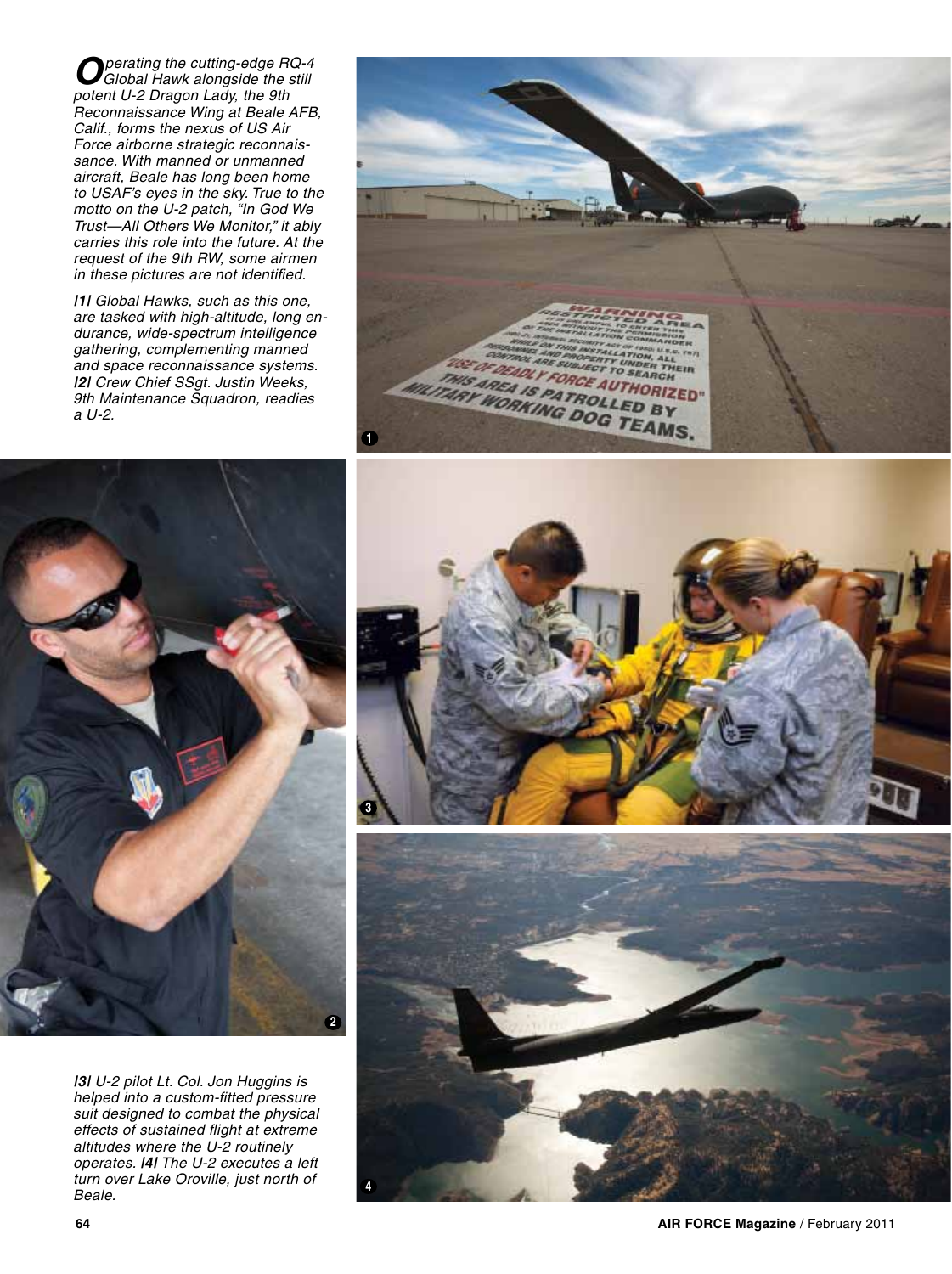



*|1| A U-2 soars at 20,000 feet over the foothills of the Sierra Nevada in Northern California. With glider-like efficiency, the U-2's 105-foot wingspan enables it to cruise in excess of 400 mph at 70,000 feet—more than twice the altitude of an average commercial airliner. |2| Over Northern California at 70,000 feet, the curvature of the Earth, edge of space, and darkness of space are* 

я

*clearly visible. |3| Each U-2 undergoes regular, intensive inspections requiring complete disassembly, including removal of the engine and tail section. Here, the air brakes are deployed for hydraulic inspection. |4| Specially modified TU-2s, such as the one shown here, operate as trainers and keep current pilots proficient. The U-2 is a difficult aircraft to fly, and the instructor's aft cockpit*  *is equipped with full flight controls. |5| A 9th Maintenance Squadron maintainer slithers into a U-2 air intake. The U-2 is powered by a single General Electric F118-101 turbofan, making meticulous inspections vital.*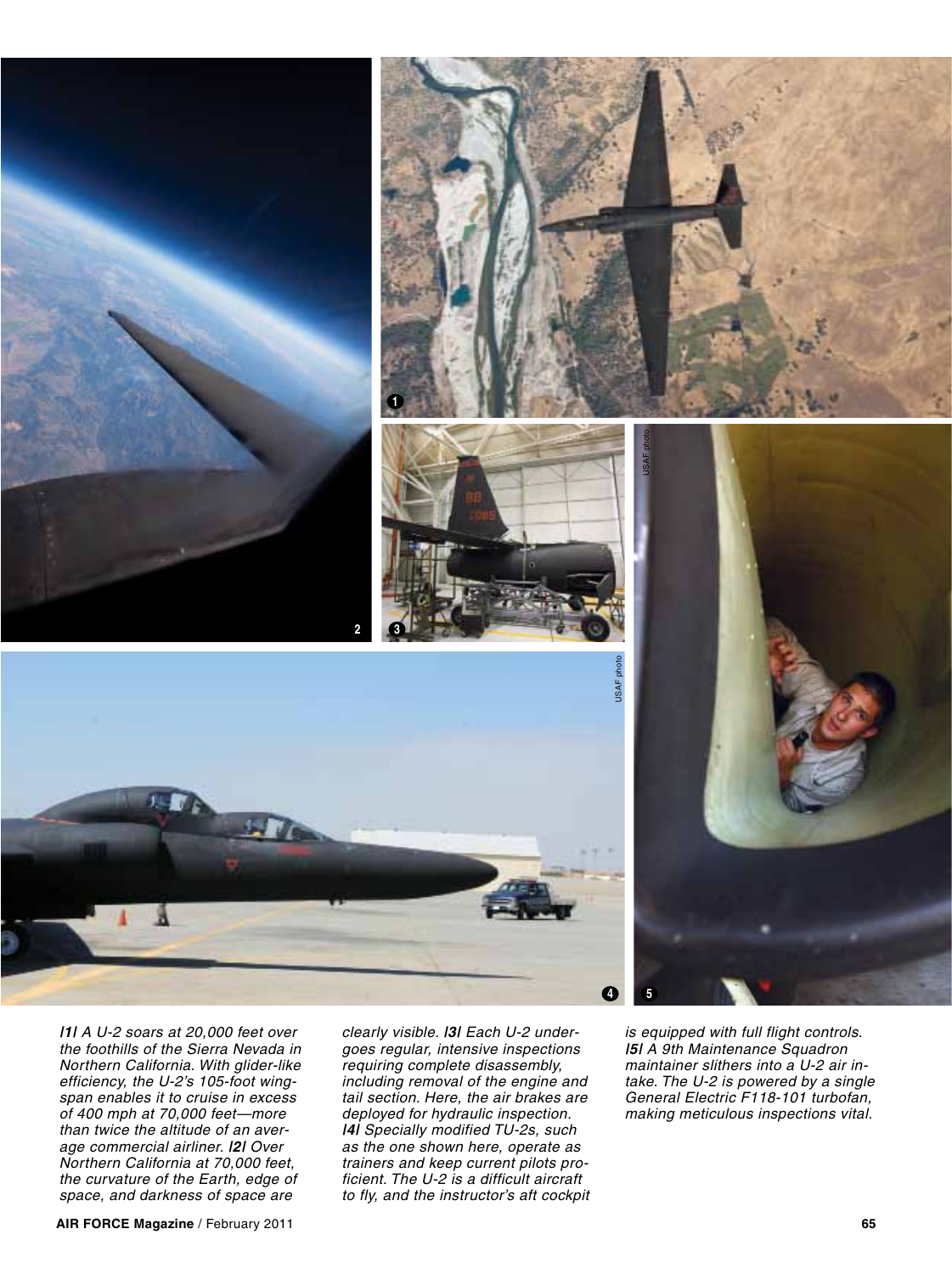*|1| Similar to NASA spacesuits, the U-2 flight suit protects the pilot from adverse physiological symptoms such as hypoxia and barotraumas the result of oxygen deprivation and a change of atmospheric pressure. |2| Decked out in a glossy version of the U-2's overall black paint scheme, T-38 Talon trainers such as this one provide a cost-effective way to maintain flight currency and training requirements. A U-2 in flight passes behind it. |3| A Pontiac G8 chase car waits for an incoming U-2 on the flight line. The chase cars give pilots input as needed during landing. |4| A photo of a foreign airfield taken by a camera in a U-2 sensor bay. Such film is developed and analyzed immediately upon landing. |5| SSgt. Adam Rodgers, an imagery analyst, reviews photo negatives taken on a mission.* **<sup>1</sup>**









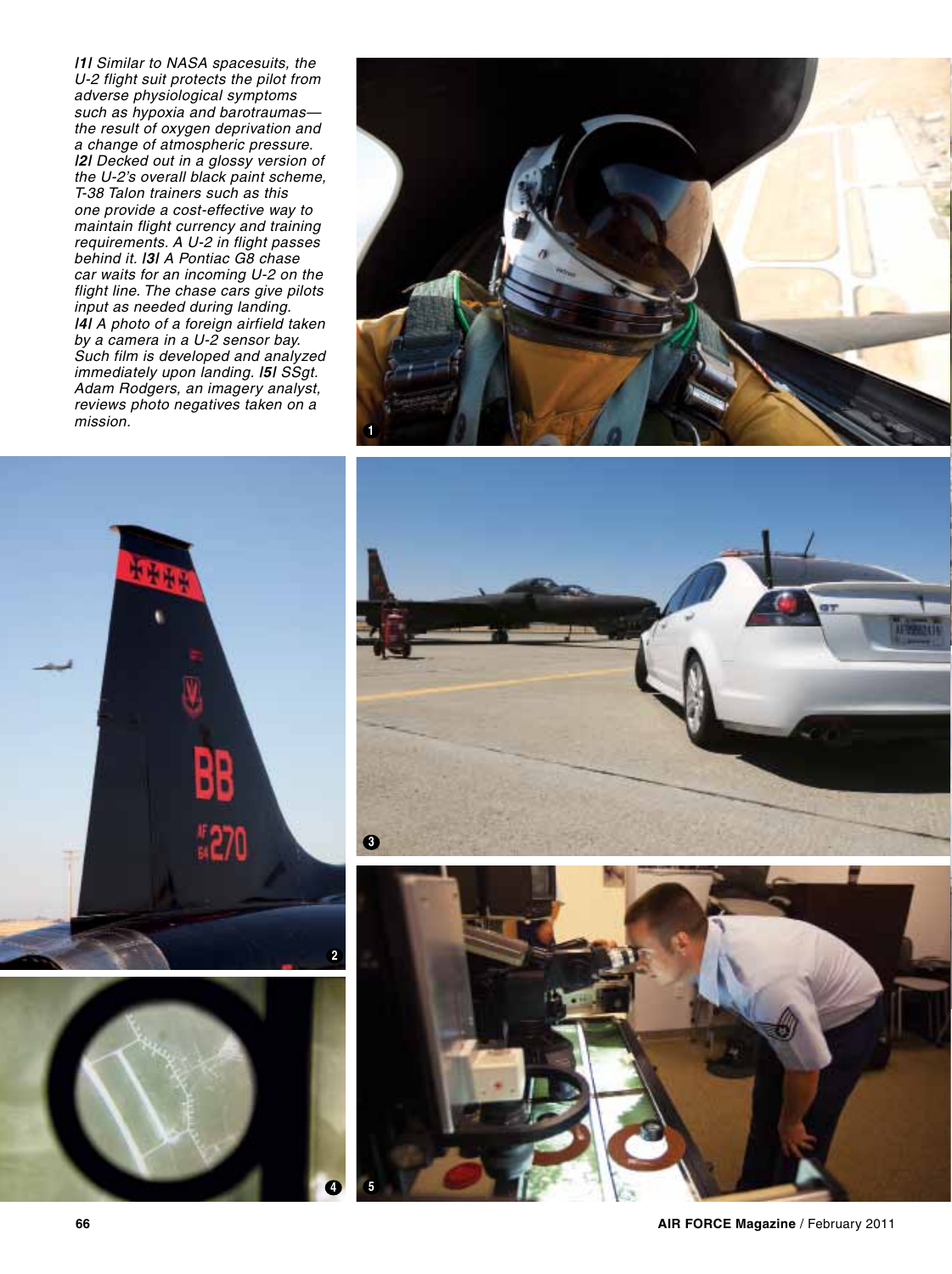









*|1| Global Hawks on the ramp at Beale. The remotely piloted RQ-4 aircraft performs missions similar to the U-2, and many feel the Global Hawk is the future of intelligencesurveillance-reconnaissance. |2| An airman inspects the tail section of a U-2—every rib, stringer, and rivet is scrutinized to prevent structural failure. |3| A U-2 overflies Beale. The aircraft was adapted from the fuse-*

*lage of an F-104 Starfighter mated to a high-aspect-ratio wing. |4| The Block 40 variants of the RQ-4B Global Hawk (such as the one seen here) boast a range of more than 10,000 miles and a suite of synthetic aperture radar, electro-optical, and infrared sensors. Eventually, they will also carry a signals intelligence package. |5| A Dragon Lady and its T-38 chase plane cast fleeting* 

*shadows, passing low over Beale's main runway.*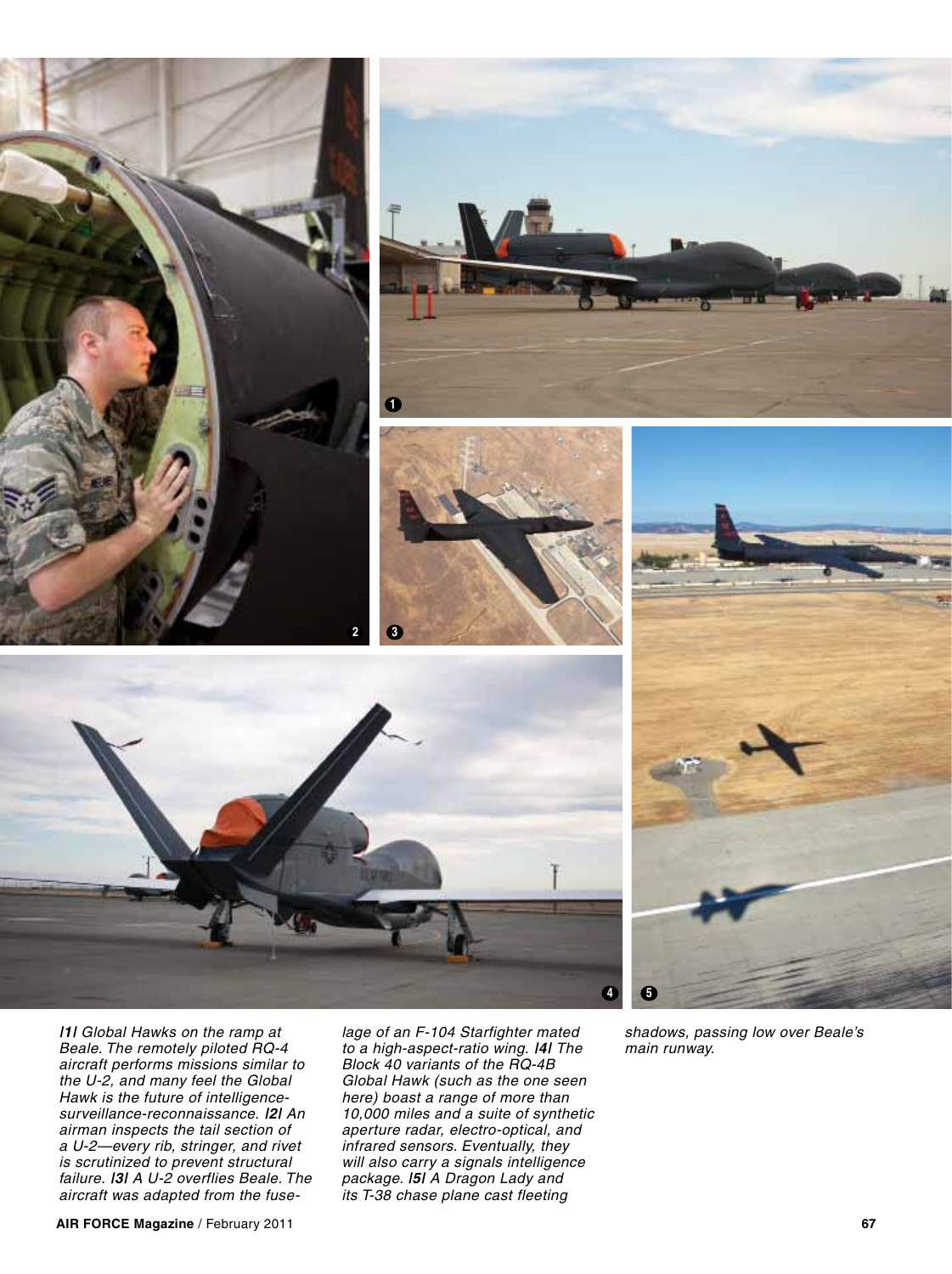*|1| Aided by airmen from the physiological support squadron, a crew climbs into a tandem TU-2 trainer. The yellow containers supply pure oxygen, which when breathed, decreases the amount of nitrogen in the bloodstream, mitigating the risk of decompression sickness. |2| With its extended nose and wing-mounted sensor pods in silhouette, a U-2 is marshaled to a stop by a crew chief at Beale. |3| A U-2 banks over Lake Oroville at 15,000 feet. The Dragon Lady is very manueverable and requires a deft touch to control in the thin air at high altitudes. With less than a 12 mph difference between maximum and stall speeds, the aircraft demands constant attention. |4| Racing behind a landing U-2 in a chase car, 99th RS pilots talk one of their own through touchdown. The high-altitude pressure suits restrict visibility, making communication between the pilot and the chase car crucial to judging distance to the ground.* 



![](_page_6_Picture_2.jpeg)

![](_page_6_Picture_3.jpeg)

![](_page_6_Picture_4.jpeg)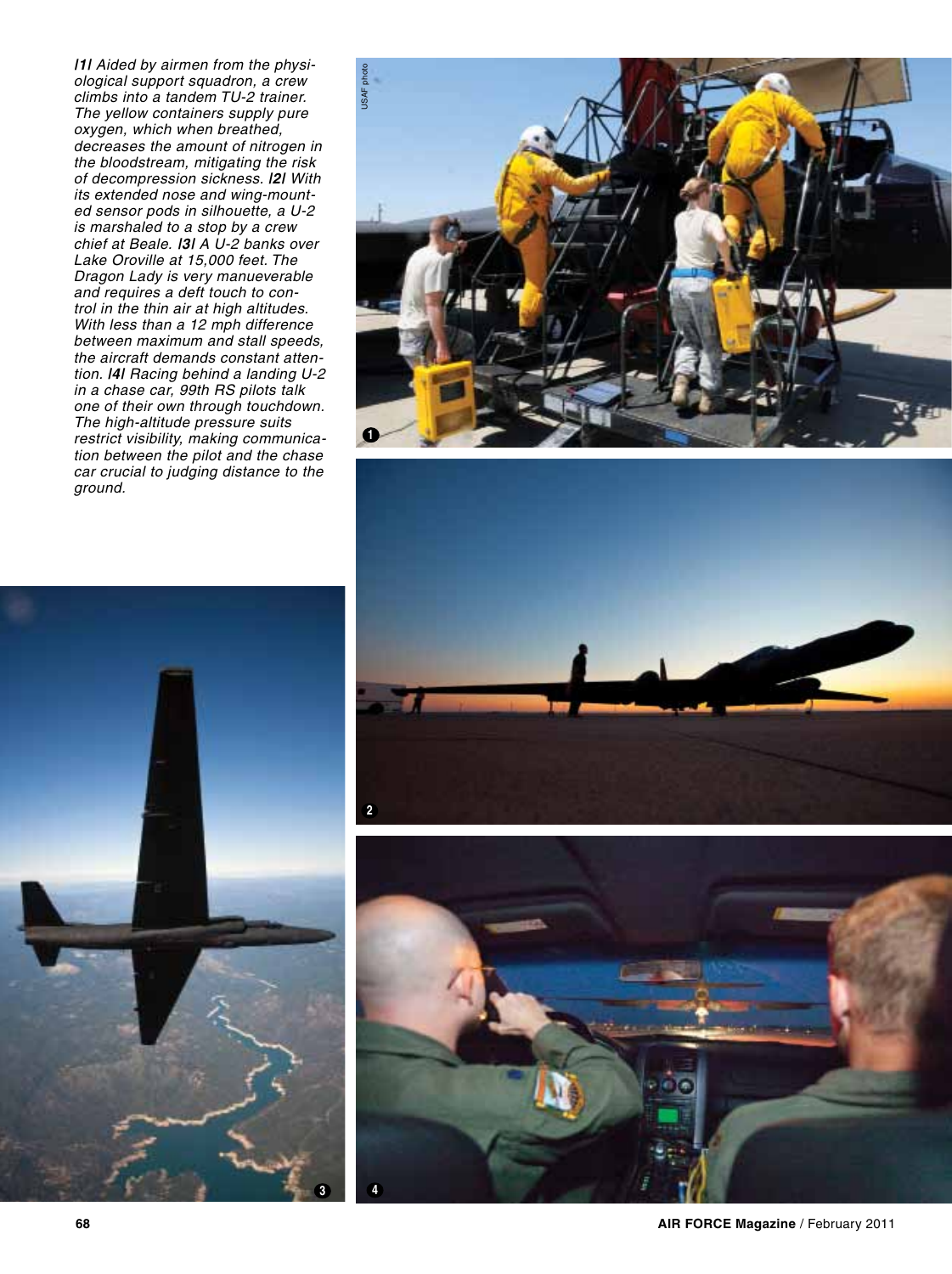![](_page_7_Picture_0.jpeg)

![](_page_7_Picture_1.jpeg)

![](_page_7_Picture_2.jpeg)

![](_page_7_Picture_3.jpeg)

*|1| Swaddled in his bright yellow pressure suit, a 99th RS pilot guides a U-2 over a lineup of Global Hawks on the flight line at Beale. |2| Large air brakes, seen here deployed, are required to fully stall the U-2 on landing. A highly efficient wing and small profile render the aircraft vulnerable to crosswinds. |3| A senior U-2 pilot helps a potential program applicant become familiar with the U-2 cockpit in one of two simulators housed at Beale. Applicants will fly three evaluation flights in the U-2 to determine if they would be a good fit for the program. |4| A Global Hawk in its hangar at Beale. The RQ-4B's hangars had to be purpose-built to accommodate the aircraft's 130-foot wingspan.*